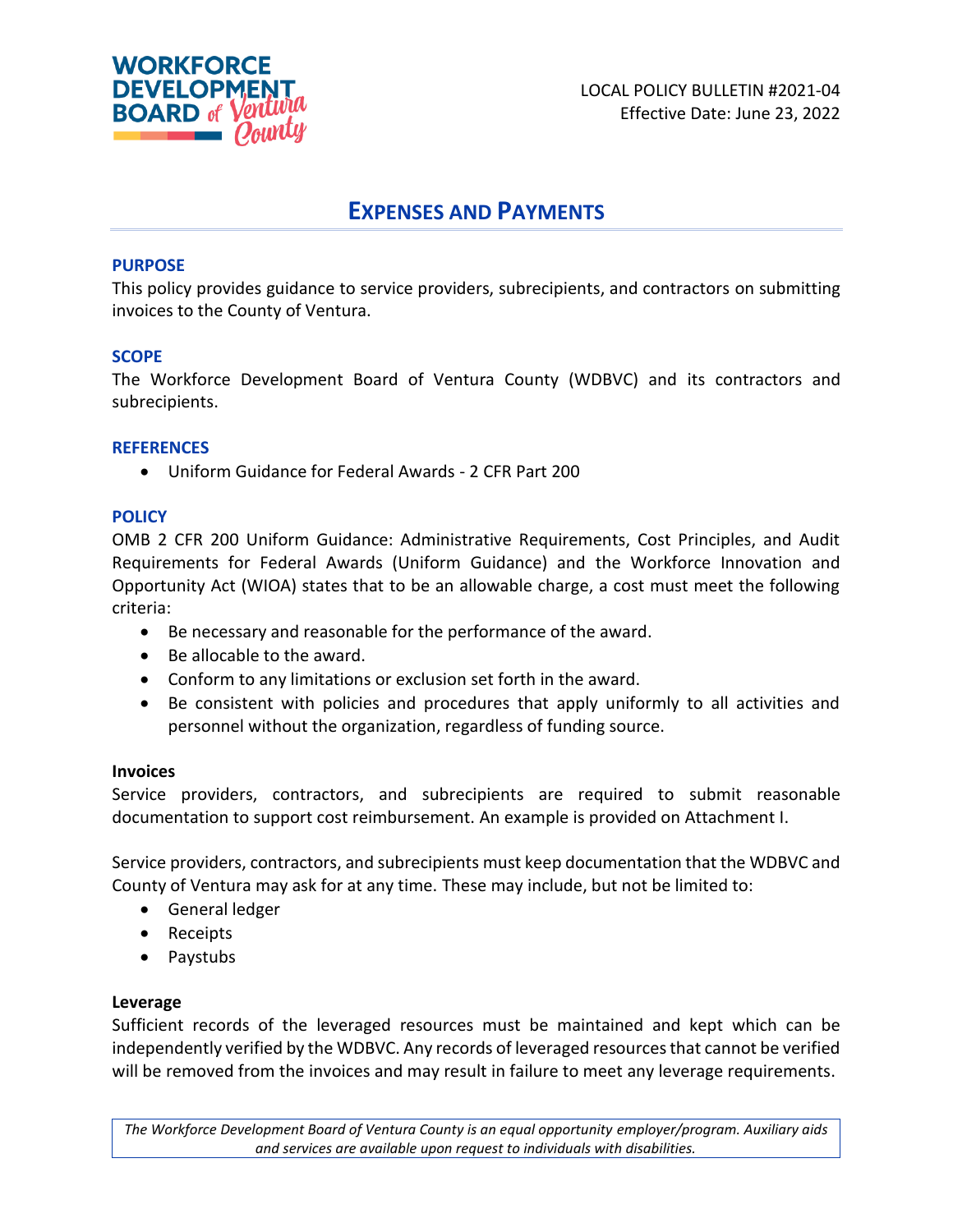Some examples of documentation that could qualify as sufficient records for leverage would include the following:

- A commitment letter or written agreement from an employer or training provider.
- Time and effort records of personnel or volunteers.
- Itemized receipts or invoices.
- A training agreement with an employer detailing the employer's contribution.
- A copy of the Pell Grant award letter or relevant correspondence from the school.
- An executed worksite agreement and participant time record.
- A participant progress report and/or evidence of completion.

#### **PROCEDURE**

- 1. Invoices are due by the 15<sup>th</sup> day of the month, unless approved for another frequency.
- 2. Direct e-mail or a secured file sharing system may be used to submit invoices and documentation.
- 3. Completed and signed invoices with documentation must be submitted for payment to:

Human Services Agency Attention-Fiscal Services 855 Partridge Drive, Ventura, CA, 93003

Or e-mail [HSA-AccountsPayable@ventura.org.](mailto:HSA-AccountsPayable@ventura.org)

- 4. Staff will review the invoice. If discrepancies exist, a revised invoice will be required. The invoice review cycle will re-start once a revised invoice is submitted.
- 5. Once reviewed and all approvals are obtained, the invoice is processed for payment.

#### **ACTION**

Bring this policy to the attention of all affected staff.

#### **INQUIRIES**

Inquiries regarding this policy can be addressed to the WDBVC at 805-477-5306.

/S/ Rebecca Evans, Executive Director Workforce Development Board of Ventura County

# **ATTACHMENTS:**

Attachment I - Example Billing Worksheet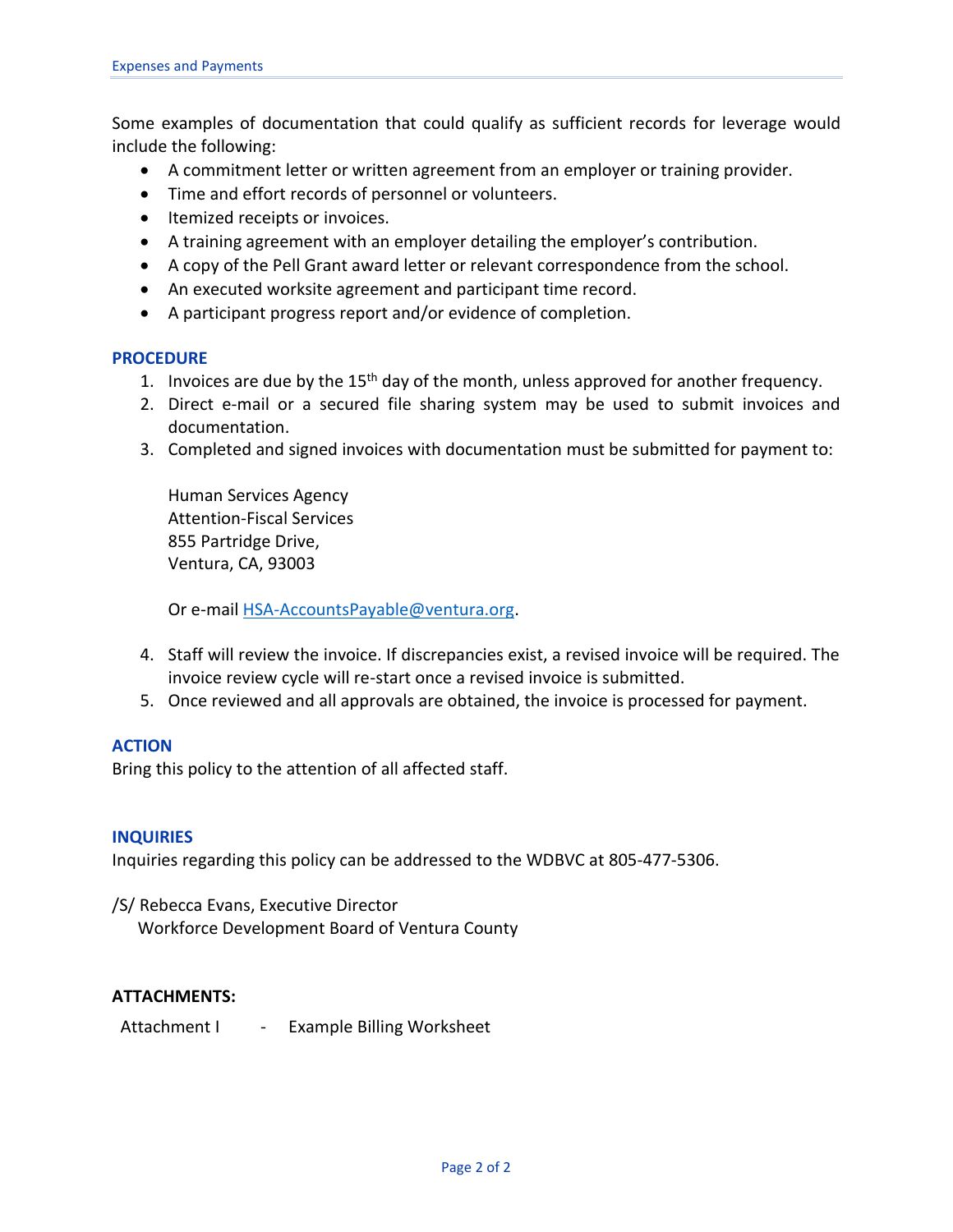| <b>BILLING WORKSHEET</b>          |     |                   |  |
|-----------------------------------|-----|-------------------|--|
| <b>1. CONTRACTOR NAME:</b>        |     |                   |  |
| 2. PROGRAM ACTIVITY/PROJECT NAME: |     |                   |  |
| <b>3. CONTRACT TERM</b>           |     | 4. BILLING MONTH: |  |
| <b>FROM:</b>                      | TO: |                   |  |
| <b>CONTRACT#:</b>                 |     |                   |  |

| <b>I. DIRECT PROGRAM EXPENSES</b>       |              |       |                            |
|-----------------------------------------|--------------|-------|----------------------------|
| A. Staff Salaries (List Position/Title) | <b>Wages</b> | FTE % | <b>Total Wage Billable</b> |
|                                         |              |       |                            |
|                                         |              |       |                            |
|                                         |              |       |                            |
|                                         |              |       |                            |
|                                         |              |       |                            |
|                                         |              |       |                            |
|                                         |              |       |                            |
| <b>A. Subtotal Staff Salaries</b>       |              |       |                            |

| <b>B.</b> Staff Fringe Benefits          | $\vert$ Rate $\langle\% \rangle$ | <b>Total Fringe Billable</b> |
|------------------------------------------|----------------------------------|------------------------------|
| Payroll Taxes                            |                                  |                              |
| (Social security, Medicare, etc.)        |                                  |                              |
| <b>Health Benefits</b>                   |                                  |                              |
| <b>Retirement Contributions</b>          |                                  |                              |
| Other (please describe):                 |                                  |                              |
| Other (please describe):                 |                                  |                              |
| <b>B. Subtotal Staff Fringe Benefits</b> |                                  |                              |

| C. Direct Program Operating Expenses                                                                              |                |                       |
|-------------------------------------------------------------------------------------------------------------------|----------------|-----------------------|
| (Must be verifiable and cannot also be treated as an                                                              |                |                       |
| <b>Indirect Cost.)</b>                                                                                            | <b>Details</b> | <b>Total Billable</b> |
| <b>Staff Travel</b>                                                                                               |                |                       |
| Facility Lease/Mortgage                                                                                           |                |                       |
| Telephone/Utilities                                                                                               |                |                       |
| Insurance Related to the Program                                                                                  |                |                       |
| Office Supplies & Equipment*                                                                                      |                |                       |
| Program Outreach                                                                                                  |                |                       |
| Other Program Costs                                                                                               |                |                       |
| <b>C. Subtotal Direct Program Operating Expenses</b>                                                              |                |                       |
| (*Note: For equipment items over \$5,000 and a useful life of more than one year, additional approval is needed.) |                |                       |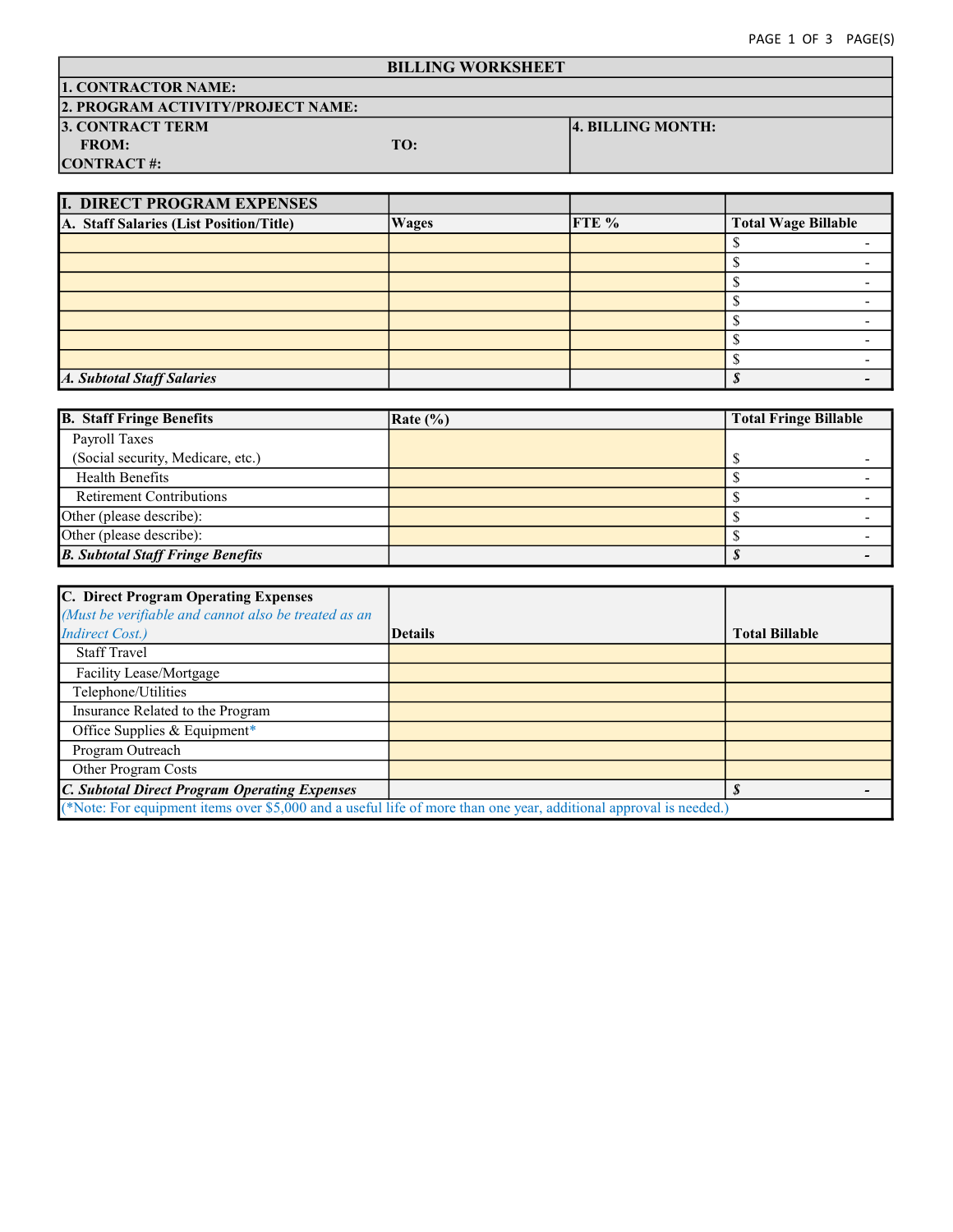# BILLING WORKSHEET

# 1. CONTRACTOR NAME:

|  | 2. PROGRAM ACTIVITY/PROJECT NAME: |  |
|--|-----------------------------------|--|
|  |                                   |  |

# 3. CONTRACT TERM  $\begin{bmatrix} 4. \text{ BILLING MOMTH:} \\ \text{FROM:} \end{bmatrix}$

FROM:

CONTRACT #:

D. CONTRACTUAL SERVICES (List legal entity name for each) Total Billable Contract Description & Cost Details  $\mathbb S$  -  $\qquad \qquad$  - $\mathbb S$  -  $\qquad \qquad$  - $\mathbb S$  -  $\qquad \qquad$  - $\mathbb S$  -  $\qquad \qquad$  - $\mathbb S$  -  $\qquad \qquad$  -D. Subtotal Contractual Services - \$

| E. CLIENT/PARTICIPANT DIRECT COSTS (add rows as needed) |                         |                  | <b>Total Billable</b>                               |  |
|---------------------------------------------------------|-------------------------|------------------|-----------------------------------------------------|--|
| <b>Vocational Training</b>                              |                         |                  |                                                     |  |
| <b>School Name</b>                                      | <b>Participant Name</b> | CalJOBS State ID | <b>Total Vocational Training</b>                    |  |
|                                                         |                         |                  | \$                                                  |  |
|                                                         |                         |                  | $\overline{\$}$<br>$\overline{\phantom{a}}$         |  |
|                                                         |                         |                  | \$<br>$\overline{\phantom{a}}$                      |  |
|                                                         |                         |                  | $\overline{\$}$<br>$\overline{\phantom{a}}$         |  |
|                                                         |                         |                  | $\overline{\mathbb{S}}$<br>$\overline{\phantom{a}}$ |  |
|                                                         |                         |                  | \$<br>$\blacksquare$                                |  |
|                                                         |                         |                  | \$<br>$\blacksquare$                                |  |
|                                                         |                         |                  | \$<br>$\overline{\phantom{a}}$                      |  |
| <b>On-the-Job Training</b>                              |                         |                  |                                                     |  |
| <b>Employer Name</b>                                    | <b>Participant Name</b> | CalJOBS State ID | <b>Total OJT</b>                                    |  |
|                                                         |                         |                  | \$<br>÷,                                            |  |
|                                                         |                         |                  | \$<br>$\frac{1}{2}$                                 |  |
|                                                         |                         |                  | \$<br>$\blacksquare$                                |  |
|                                                         |                         |                  | \$<br>$\overline{\phantom{a}}$                      |  |
|                                                         |                         |                  | \$<br>$\blacksquare$                                |  |
|                                                         |                         |                  | $\overline{\$}$<br>$\blacksquare$                   |  |
|                                                         |                         |                  | \$<br>$\overline{\phantom{a}}$                      |  |
|                                                         |                         |                  | \$<br>$\blacksquare$                                |  |
| <b>Supportive Services</b>                              |                         |                  |                                                     |  |
| Type of Supportive Service Provided                     | <b>Participant Name</b> | CalJOBS State ID | <b>Total Supportive Services</b>                    |  |
|                                                         |                         |                  | \$<br>$\overline{\phantom{a}}$                      |  |
|                                                         |                         |                  | $\overline{\mathbb{S}}$<br>$\overline{\phantom{a}}$ |  |
|                                                         |                         |                  | $\overline{\mathcal{S}}$<br>$\blacksquare$          |  |
|                                                         |                         |                  | \$<br>$\overline{\phantom{a}}$                      |  |
|                                                         |                         |                  | \$<br>$\overline{\phantom{a}}$                      |  |
|                                                         |                         |                  | $\overline{\mathbb{S}}$<br>$\overline{\phantom{a}}$ |  |
|                                                         |                         |                  | $\overline{\$}$<br>$\blacksquare$                   |  |
|                                                         |                         |                  | $\overline{\$}$<br>$\overline{\phantom{a}}$         |  |
| <b>Incentives</b>                                       |                         |                  |                                                     |  |
| Type of Incentive Provided                              | <b>Participant Name</b> | CalJOBS State ID | <b>Total Incentives</b>                             |  |
|                                                         |                         |                  | $\$$<br>$\blacksquare$                              |  |
|                                                         |                         |                  | \$<br>$\overline{\phantom{a}}$                      |  |
|                                                         |                         |                  | $\overline{\mathbb{S}}$<br>$\blacksquare$           |  |
|                                                         |                         |                  | $\overline{\$}$<br>$\frac{1}{2}$                    |  |
|                                                         |                         |                  | \$<br>$\blacksquare$                                |  |
|                                                         |                         |                  | \$<br>$\overline{\phantom{a}}$                      |  |
|                                                         |                         |                  | \$<br>$\blacksquare$                                |  |
|                                                         |                         |                  | $\overline{\$}$<br>$\blacksquare$                   |  |